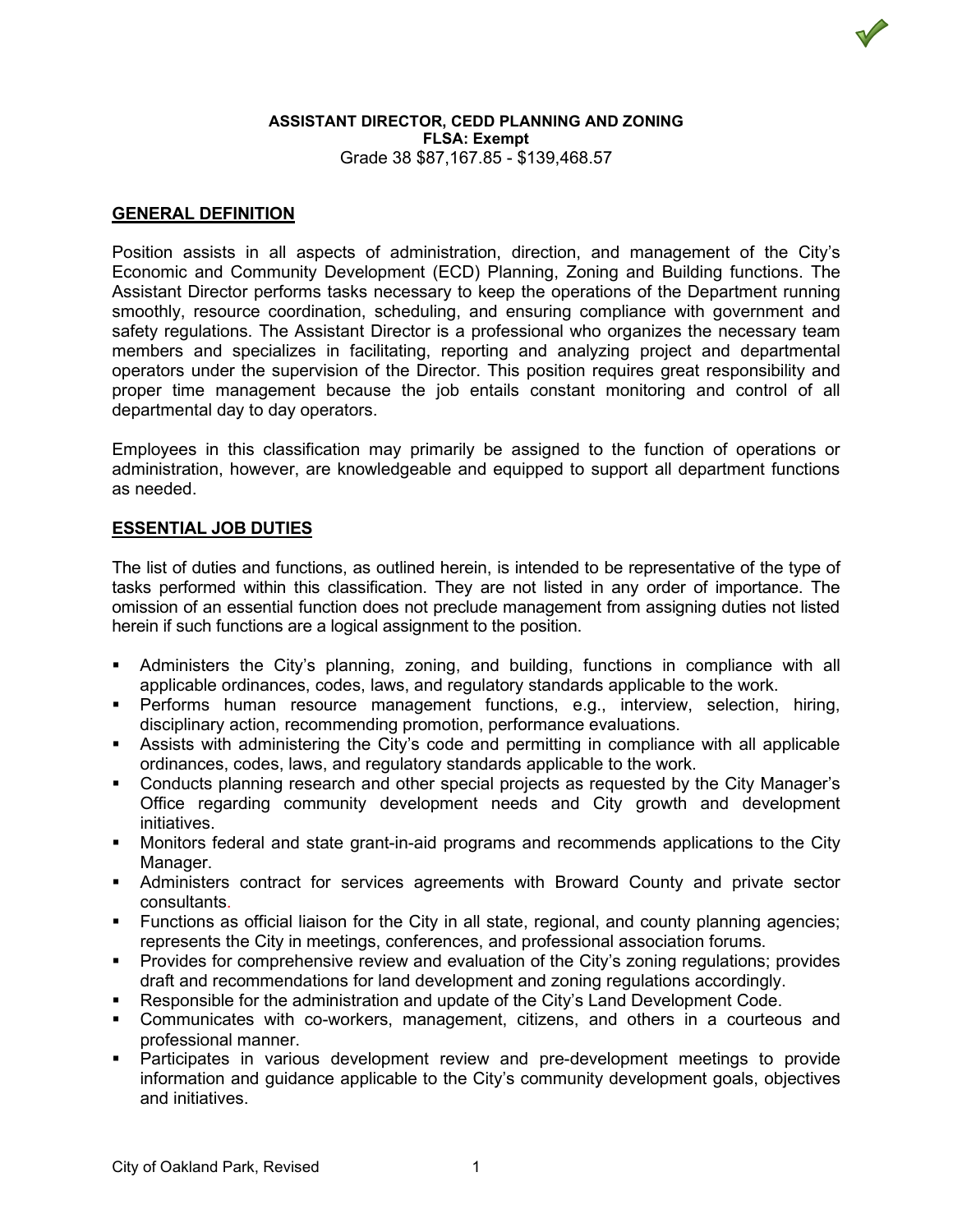- Maintains current knowledge of trends and developments in the disciplines of urban and regional planning, building construction and zoning administration for application to functions under charge.
- Assists in preparation and administration of the department's annual operations budget; ensures adherence to and compliance with established budgetary parameters.
- Manages purchasing activities and payroll administration for the department.
- Develops and recommends operating policies and procedures to ensure regulatory compliance, improve operational performance, and efficiently administer budgeted funds.
- Represents the department, Director and City in meetings, conferences, and professional association forums as directed.
- Participates in comprehensive review and evaluation of the City's code and permitting; provides recommendations for improving efficiency and systems for future service needs.
- Conducts planning research and other special projects as requested by the Director regarding ECD services and capital development needs and City growth and development initiatives.
- Communicates with co-workers, management, citizens, and others in a courteous and professional manner.
- **Receives and responds to inquiries and concerns from the general public, local business** and regulatory agencies; researches and provides response and resolution accordingly.
- Manages contract for services agreements with Broward County and private sector consultants.
- Participates in various development review and pre-development meetings to provide information and guidance applicable to the City's ECD development goals, objectives and initiatives.
- Compiles, tracks, and analyzes performance measures for planning and building processes, with the ability to write detailed reports concerning the administration of both performance measures.

# **KNOWLEDGE, SKILLS & ABILITIES**

- Substantial knowledge of the principles and practices applied to the organization, management, and administration of a multi-function department of technically diverse disciplines.
- Substantial knowledge of the body of available and current information resources applicable to the department's functions for technical research purposes and for special projects.
- Considerable knowledge of legislation affecting code and permitting and growth management as applied to current and projected demographic trends relevant to Florida.
- Considerable knowledge of the laws and requirements of subdivision review, planning, zoning, physical development, economic development and permitting process principles and practices in a Florida municipality.
- Considerable knowledge of modern office practices, with emphasis on computer literacy, word processing, spreadsheet applications, and electronic records and file management.
- Ability to plan, assign, manage and review the work of others in a manner conducive to full performance and compliance with established code, ordinance, statutes and regulatory standards applicable to the work.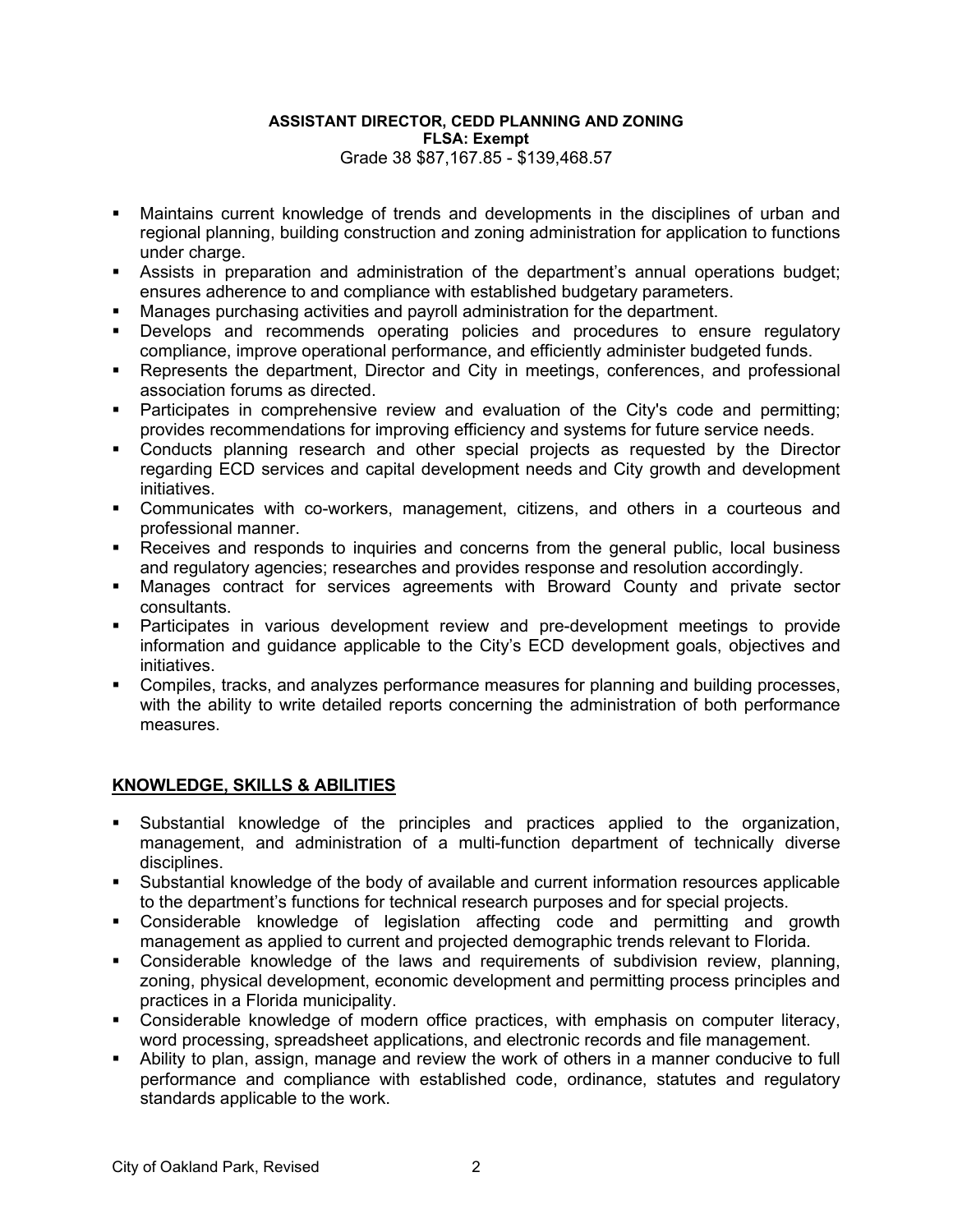- Ability to evaluate, analyze, and provide recommendations regarding provision of municipal services, or other information as may be determined by City Administration.
- Ability to establish and maintain effective working relationships with internal and external customers, as well as governing and appointed authorities.
- Executive-level interpersonal, leadership, planning, management and communications skills.
- Ability to communicate professionally and effectively verbally, in writing, and in presentations.
- A strong customer service orientation in work and communication with coworkers, management, elected officials and citizens.

## **PHYSICAL REQUIREMENTS**

The City of Oakland Park is an Equal Opportunity Employer. In compliance with the Americans with Disabilities Act (42 U.S. C. 12101 et. seq.), the City of Oakland Park will provide reasonable accommodations to qualified individuals with disabilities and encourages both prospective and current employees to discuss potential accommodations with the employer. The physical demands described here are representative of those that must be met by an employee to successfully perform the essential functions of this job.

Tasks involve the ability to exert light physical effort in sedentary to light work, but which may involve some lifting, carrying, pushing and/or pulling of objects and materials of light weight 5 pounds). Tasks may involve extended periods of time at a keyboard or workstation. Work is performed in usual office conditions with rare exposure to disagreeable environmental factors. Some tasks require visual abilities. Some tasks require oral communications ability.

### **MINIMUM ACCEPTABLE EDUCATION, TRAINING & EXPERIENCE**

Bachelor's degree from an accredited college or university in Business or Public Administration, Planning or related field; supplemented by five 5 years progressively responsible experience in community development functions, the majority of which shall be acquired in a supervisor or management capacity with broad exposure to administrative aspects of the work, e.g., budget development and administration, human resources management, organization and delegation of responsibilities.

### **PREFERRED**

Master's Degree American Institute of Certified Planners Certification

### **PHYSICAL REQUIREMENTS**

The City of Oakland Park is an Equal Opportunity Employer. In compliance with the Americans with Disabilities Act (42 U.S. C. 12101 et. seq.), the City of Oakland Park will provide reasonable accommodations to qualified individuals with disabilities and encourages both prospective and current employees to discuss potential accommodations with the employer. The physical